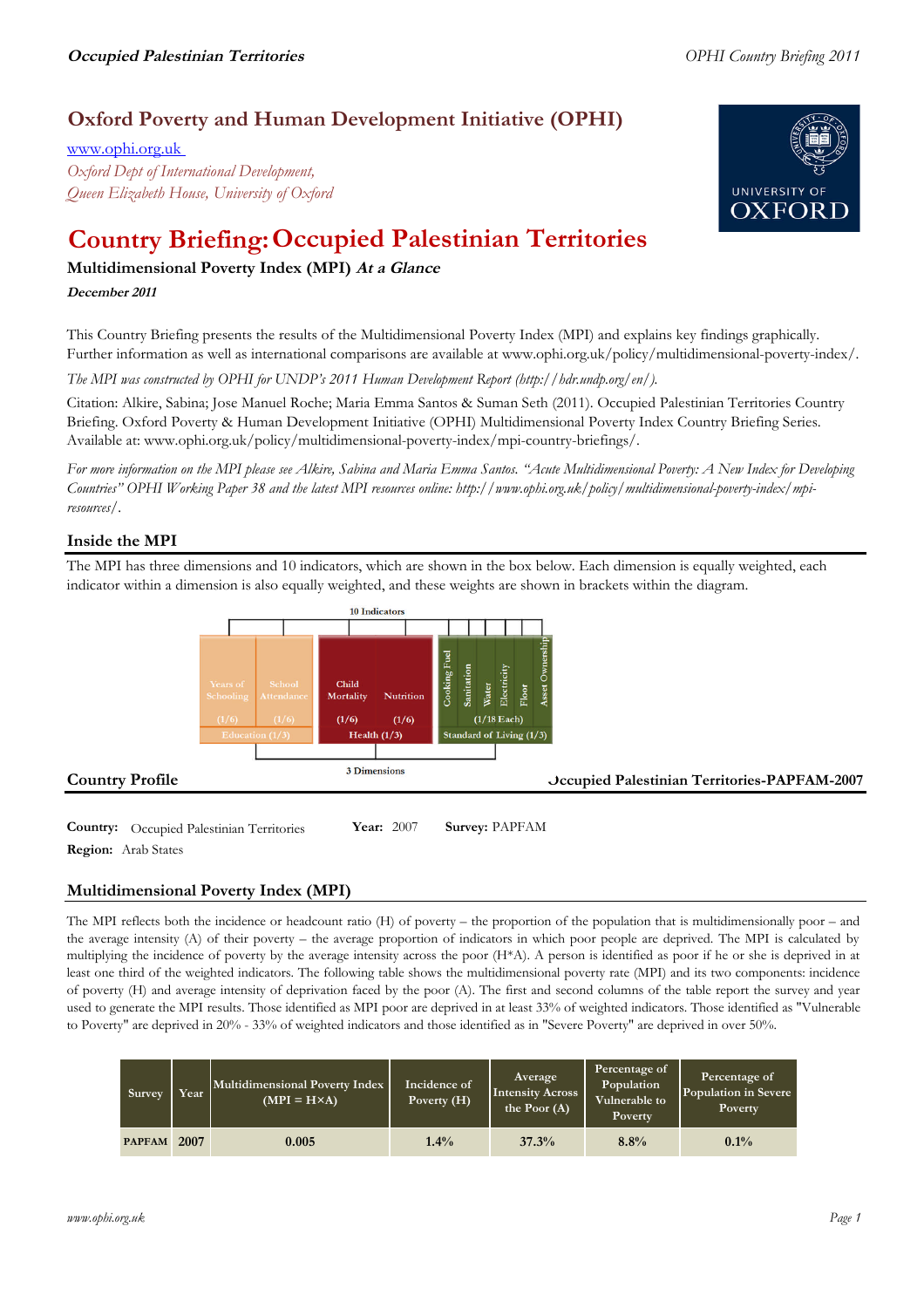#### **Comparing the MPI with Other Poverty Measures**

Column chart A compares the poverty rate using the MPI with three other commonly used poverty measures. The height of the first column denotes the percentage of people who are MPI poor (also called the incidence or headcount ratio). The second and third columns denote the percentages of people who are poor according to the \$1.25 a day income poverty line and \$2.00 a day line, respectively. The final column denotes the percentage of people who are poor according to the national income poverty line. The table on the right-hand side reports various descriptive statistics for the country. The statistics shaded in khaki/olive are taken from the year closest to the year of the survey used to calculate the MPI. The year is provided below each column in chart A.



|                 |                         | Summary                                                                                                                                                    |          |  |  |
|-----------------|-------------------------|------------------------------------------------------------------------------------------------------------------------------------------------------------|----------|--|--|
| erty Measures   |                         | 0.005<br>Multidimensional Poverty Index                                                                                                                    |          |  |  |
|                 |                         | Percentage of MPI Poor (H)                                                                                                                                 | $1.4\%$  |  |  |
|                 | 31.2%                   | Average Intensity of Deprivation (A)                                                                                                                       | 37.3%    |  |  |
|                 |                         | Percentage of Income Poor (\$1.25 a day) <sup><math>\ddagger</math></sup>                                                                                  | No Data  |  |  |
|                 |                         | Percentage of Income Poor (\$2.00 a day) <sup><math>\bar{x}</math></sup>                                                                                   | No Data  |  |  |
|                 |                         | Percentage of Poor (National Poverty Line) <sup>#</sup>                                                                                                    | $31.2\%$ |  |  |
| $0.0\%$         |                         | Human Development Index 2011*                                                                                                                              | 0.641    |  |  |
| US\$2 a day     | <b>National Poverty</b> | $HDI$ rank*                                                                                                                                                | 114      |  |  |
| No data         | Line<br>2007            | $HDI category*$                                                                                                                                            | Medium   |  |  |
| <b>⁄Ieasure</b> |                         | $\pm$ The World Bank (2011). "World Development Indicators." Washington, DC.<br>* UNDP (2011). "Human Development Report", Statistical Table 1 . New York. |          |  |  |

e: For population figures and numbers of MPI poor people, consult the tables on OPHI's te: http://www.ophi.org.uk/policy/multidimensional-poverty-index/

#### **Comparing the MPI with Other Poverty Measures**

Column chart B shows the percentage of people who are MPI poor (also called the incidence or headcount) in the 109 developing countries analysed. The column denoting this country is dark, with other countries shown in light grey. The dark dots denote the percentage of people who are income poor according to the \$1.25 a day poverty line in each country. The graph above tells you the year this data comes from. Dots are only shown where the income data available is within three years of the MPI survey year.



**B. Headcounts of MPI Poor and \$1.25/day Poor**

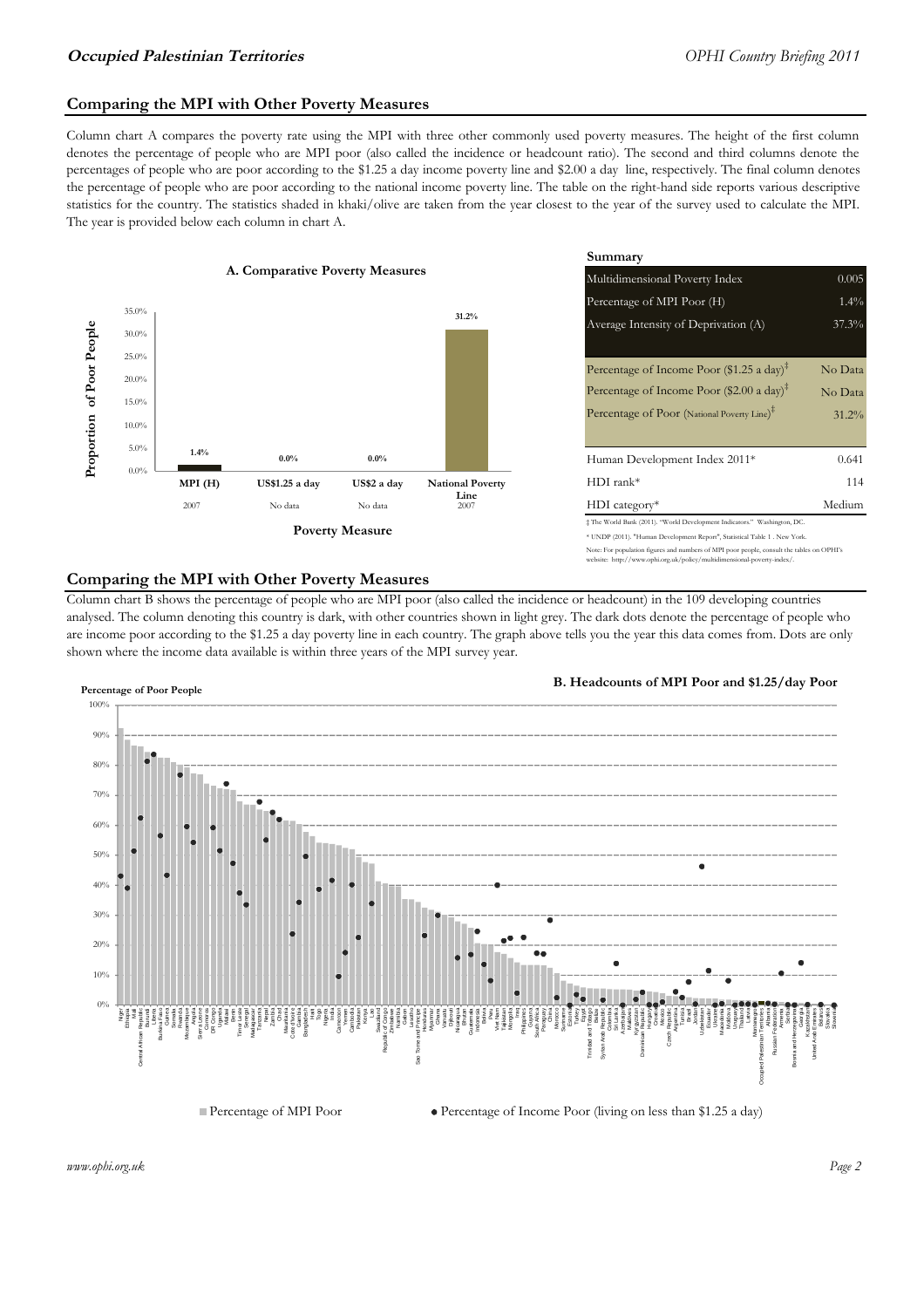#### **Incidence of Deprivation in Each of the MPI Indicators**

The MPI uses 10 indicators to measure poverty in three dimensions: education, health and living standards. The bar chart to the left reports the proportion of the population that is poor and deprived in each indicator. We do not include the deprivation of non-poor people. The spider diagram to the right compares the proportions of the population that are poor and deprived across different indicators. At the same time it compares the performance of rural areas and urban areas with that of the national aggregate. Patterns of deprivation may differ in rural and urban areas.



#### **Composition of the MPI**

The MPI can be broken down to see directly how much each indicator contributes to multidimensional poverty. The following figure shows the composition of the MPI using a pie chart. Each piece of the pie represents the percentage contribution of each indicator to the overall MPI of the country. The larger the slice of the pie chart, the bigger the weighted contribution of the indicator to overall poverty.